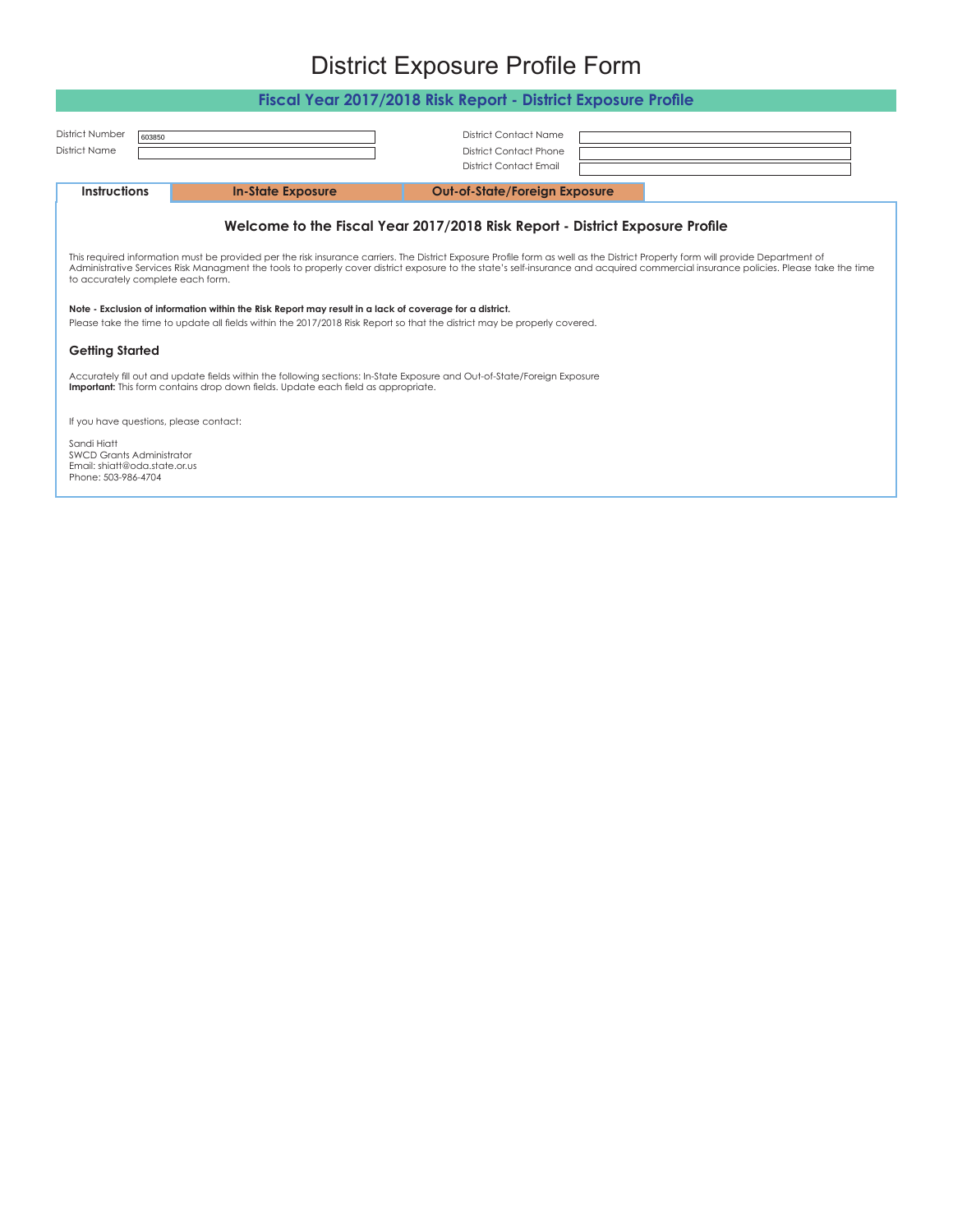## District Exposure Profile Form

<span id="page-1-0"></span>

|                                                                                                                             |                                                                                                                                                                                                                 |  |                                                       | Fiscal Year 2017/2018 Risk Report - District Exposure Profile |  |  |  |
|-----------------------------------------------------------------------------------------------------------------------------|-----------------------------------------------------------------------------------------------------------------------------------------------------------------------------------------------------------------|--|-------------------------------------------------------|---------------------------------------------------------------|--|--|--|
| District Number<br>603850                                                                                                   |                                                                                                                                                                                                                 |  | <b>District Contact Name</b>                          |                                                               |  |  |  |
| District Name                                                                                                               |                                                                                                                                                                                                                 |  | <b>District Contact Phone</b>                         |                                                               |  |  |  |
|                                                                                                                             |                                                                                                                                                                                                                 |  | <b>District Contact Email</b>                         |                                                               |  |  |  |
| <b>Instructions</b>                                                                                                         | <b>In-State Exposure</b>                                                                                                                                                                                        |  | <b>Out-of-State/Foreign Exposure</b>                  |                                                               |  |  |  |
|                                                                                                                             |                                                                                                                                                                                                                 |  | <b>General In-State Exposure</b>                      |                                                               |  |  |  |
|                                                                                                                             | 1. What is the district's number of full time equivalent (FTE) (e.g., the number of full-time employees)                                                                                                        |  |                                                       |                                                               |  |  |  |
| 2. What is the district's total vehicle mileage per year?<br>Volunteers                                                     |                                                                                                                                                                                                                 |  |                                                       |                                                               |  |  |  |
|                                                                                                                             | 3. How many volunteers with no benefits does the district have per year?                                                                                                                                        |  |                                                       |                                                               |  |  |  |
|                                                                                                                             | 4. How many hours do the volunteers with no benefits serve per year?<br>5. How many volunteers have Volunteer Injury Coverage through DAS RM?                                                                   |  |                                                       | LINK to DAS Volunteer Injury Coverage                         |  |  |  |
|                                                                                                                             | 6. How many hours do the volunteers with Volunteer Injury Coverage serve per year?                                                                                                                              |  |                                                       |                                                               |  |  |  |
|                                                                                                                             | 7. How many workers have Workers' Compensation through SAIF?                                                                                                                                                    |  |                                                       | LINK to Volunteer Workers Compensation                        |  |  |  |
| <b>Emergency Service Volunteers (ESV)</b>                                                                                   | 8. How many hours do the volunteers with Workers' Compensation serve per year?                                                                                                                                  |  |                                                       |                                                               |  |  |  |
|                                                                                                                             | 9. Does the agency have Emergency Service Volunteers (ESV)?                                                                                                                                                     |  |                                                       | LINK to Emergency Management and Services ORS 401             |  |  |  |
| 10. How many registered ESVs does the agency have?                                                                          | 11. In total, how many training hours per year do ESVs have?                                                                                                                                                    |  |                                                       |                                                               |  |  |  |
|                                                                                                                             | 12. In total, how many working hours per year do ESVs have?                                                                                                                                                     |  |                                                       |                                                               |  |  |  |
| <b>Board and Commission Members</b>                                                                                         |                                                                                                                                                                                                                 |  |                                                       |                                                               |  |  |  |
|                                                                                                                             | 13. How many Compensated Board/Commission Members does the agency have?<br>14. In total, how many working hours per year do Compensated Board/Commission Members have?                                          |  |                                                       |                                                               |  |  |  |
|                                                                                                                             | 15. How many Uncompensated Board/Commission Members does the agency have?                                                                                                                                       |  |                                                       |                                                               |  |  |  |
| <b>Bonded Positions</b>                                                                                                     | 16. In total, how many working hours per year do Uncompensated Board/Commission Members work?                                                                                                                   |  |                                                       |                                                               |  |  |  |
|                                                                                                                             | 17. Is an appointed or elected official, officer, director or any employees of your district<br>statutorily required to furnish a bond to the state of Oregon?                                                  |  |                                                       |                                                               |  |  |  |
|                                                                                                                             | 18. Is a bond satutorily required, what is the statute number?                                                                                                                                                  |  |                                                       |                                                               |  |  |  |
|                                                                                                                             | 19. If a bonded position(s) is required by statute, what position(s) needs to be bonded?                                                                                                                        |  |                                                       |                                                               |  |  |  |
|                                                                                                                             |                                                                                                                                                                                                                 |  | <b>Aviation - Pilot</b>                               |                                                               |  |  |  |
| 1. How many pilots does the district have?                                                                                  | 2. Does the agency have volunteer or contractor pilots?                                                                                                                                                         |  |                                                       |                                                               |  |  |  |
|                                                                                                                             | 3. While on state business, do pilots fly outside of the U.S.?                                                                                                                                                  |  |                                                       |                                                               |  |  |  |
|                                                                                                                             | 4. Does your district plan to conform to the Aircraft and Pilots Standards Policy issued by DAS Risk Management,<br>#125-7-301, in order to be eligible for the state's commercial Aviation Liability coverage? |  |                                                       |                                                               |  |  |  |
|                                                                                                                             |                                                                                                                                                                                                                 |  | <b>Contracting</b>                                    |                                                               |  |  |  |
|                                                                                                                             | 1. Does the district provide "agent status" to anyone by contract?                                                                                                                                              |  |                                                       |                                                               |  |  |  |
|                                                                                                                             | 2. If so, how many individuals are provided with "agent status"?                                                                                                                                                |  |                                                       |                                                               |  |  |  |
|                                                                                                                             | 3. What is the profession of the individual(s) provided with "grant status"?<br>4. Does the district provide "indemnity" to anyone by contract?                                                                 |  |                                                       |                                                               |  |  |  |
|                                                                                                                             | 5. If so, how many individials are provided with "indemnification"?                                                                                                                                             |  |                                                       |                                                               |  |  |  |
|                                                                                                                             | 6. What is the profession of the individual(s) provided with "indemnity"?                                                                                                                                       |  |                                                       |                                                               |  |  |  |
|                                                                                                                             |                                                                                                                                                                                                                 |  | <b>Audit Procedures and Internal Controls - Crime</b> |                                                               |  |  |  |
| 1. Does the district have a CPA Audit at least annually?                                                                    |                                                                                                                                                                                                                 |  |                                                       |                                                               |  |  |  |
| 2. Are bank accounts reconciled monthly?<br>3. Are countersignatures of checks required?                                    |                                                                                                                                                                                                                 |  |                                                       |                                                               |  |  |  |
|                                                                                                                             | 4. Are checks immediately stamped "For Deposit Only"?                                                                                                                                                           |  |                                                       |                                                               |  |  |  |
| 5. Are all deposits made in the name of the agency?                                                                         | 6. Are securities (check, cash, etc.) subject to joint control?                                                                                                                                                 |  |                                                       |                                                               |  |  |  |
|                                                                                                                             | 7. Is an inventory of merchandise for sale taken at least annually?                                                                                                                                             |  |                                                       |                                                               |  |  |  |
|                                                                                                                             | 8. How many employees handle records of money, securities or other property?<br>9. In your district, what is the total number of non-bonded appointed or elected                                                |  |                                                       |                                                               |  |  |  |
| officials, officers, or directors who manage employees?                                                                     |                                                                                                                                                                                                                 |  |                                                       |                                                               |  |  |  |
|                                                                                                                             |                                                                                                                                                                                                                 |  | <b>Cyber Exposure</b>                                 |                                                               |  |  |  |
| 1. Does the district hold private data?                                                                                     |                                                                                                                                                                                                                 |  |                                                       | LINK to ORS 646A.600 to 646A.628                              |  |  |  |
| 2. How many records contain private data?<br>3. Who is the district contact person for data security?                       |                                                                                                                                                                                                                 |  |                                                       |                                                               |  |  |  |
| 4. Does the district manage its own IT system?                                                                              |                                                                                                                                                                                                                 |  |                                                       |                                                               |  |  |  |
| 5. Who manages the district's IT system?<br>6. Does the district document IT state policies review?                         |                                                                                                                                                                                                                 |  |                                                       |                                                               |  |  |  |
|                                                                                                                             | 7. Has the district had a security breach in the last five years?                                                                                                                                               |  |                                                       |                                                               |  |  |  |
|                                                                                                                             | 8. Are there any anticipated claims from the security breach?<br>9. How long would it take to restore operations after a security breach                                                                        |  |                                                       |                                                               |  |  |  |
| or system failure (data lost, damaged or destroyed)?                                                                        |                                                                                                                                                                                                                 |  |                                                       |                                                               |  |  |  |
| <b>Prevention - Loss Control</b>                                                                                            |                                                                                                                                                                                                                 |  |                                                       |                                                               |  |  |  |
| 1. Does the district have a safety committee?<br>LINK to Oregon OSHA's quick guide to safety committees and safety meetings |                                                                                                                                                                                                                 |  |                                                       |                                                               |  |  |  |
| 2. Does the district have safety meetings?<br>3. Does the district have an evacuation plan?                                 |                                                                                                                                                                                                                 |  |                                                       |                                                               |  |  |  |
|                                                                                                                             | 4. How many incident reports (not including workers' compensation or liability claims) were filed in the past year?                                                                                             |  |                                                       |                                                               |  |  |  |